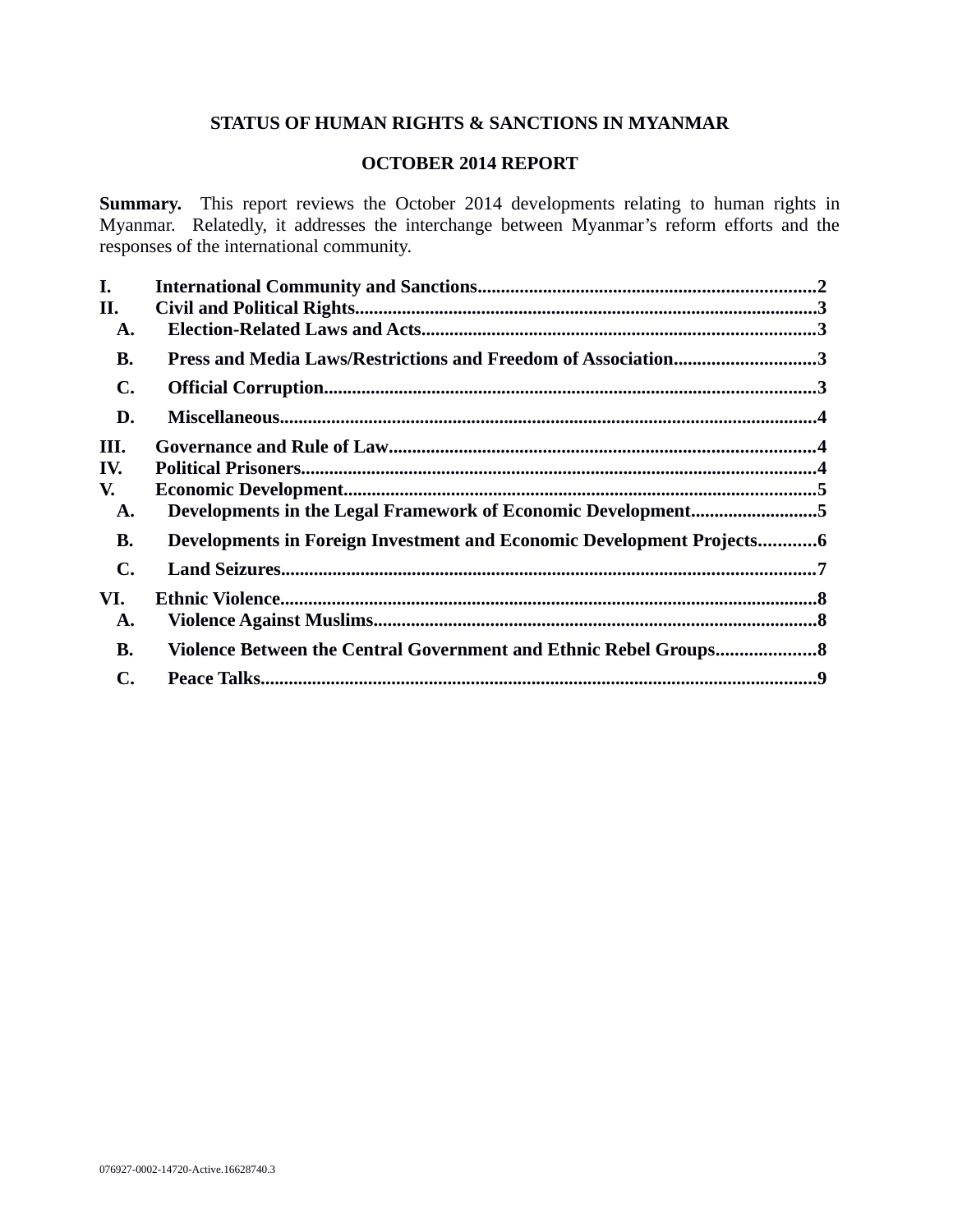### <span id="page-1-0"></span>**I. International Community and Sanctions**

On October 30, United States President Barack Obama held separate telephone calls with President Thein Sein and opposition leader Aung San Suu Kyi to discuss a range of issues.<sup>1</sup> The calls were placed in advance of an unprecedented meeting which President Thein Sein was scheduled to host, together with Aung San Suu Kyi, the country's military chief, leaders of other political parties and certain ethnic groups, in order to discuss Myanmar's growing political problems.<sup>2</sup> Among other issues, President Obama stressed the need for an "inclusive and credible process" for conducting the upcoming 2015 general elections and the need to take "additional steps to address the tensions and the humanitarian situation" in Myanmar's Rakhine state, where violence between the majority Rakhine Buddhists and minority Rohingya Muslims has persisted since 2012.<sup>3</sup> Obama specifically called for revisions to the Rakhine Action Plan, which certain rights groups have criticized as entrenching discriminatory policies against the Rohingya.<sup>4</sup>

Myanmar is scheduled to host a high-level meeting of the Association of Southeast Asian Nations and the East Asia Summit in November. President Obama, along with leaders from China, Russia, India, Japan, South Korea, Australia and New Zealand, as well as the southeast Asian nations, are expected to attend.<sup>5</sup>

On October 31, for the second time since it began lifting sanctions in 2012, the United States placed sanctions on a Myanma official, this time placing sanctions on lower parliamentary member Aung Thaung, who has been linked to attacks on Myanmar's democratic opposition.<sup>6</sup> Aung Thaung is a former industry minister and army officer.<sup>7</sup> Adam Szubin, director of the Office of Foreign Assets Control, stated that "[Aung Thaung], [b]y intentionally undermining the positive political and economic transition in Myanmar . . . is perpetuating violence, oppression and corruption."<sup>8</sup> Certain political commentators and Myanmar experts said they believed the reason for Aung Thaung's placement on the sanctions list was his connection with certain hard line groups which have been active in attacking Myanmar's Muslim minority.<sup>9</sup> Aung Thaung was also the industry minister under the former military government.<sup>10</sup> The announcement was made in advance of President Obama's plan to visit Myanmar for the East Asian Summit and U.S.-ASEAN Summit on November 12-13.<sup>11</sup>

The European Union is currently drafting a resolution intended to pressure Myanmar's government to refrain from forcing the country's Rohingya minority to be categorized as "Bengalis", a term many Rohingya reject.<sup>12</sup> The resolution expresses "serious concern" about the Rohingya's status and calls on the government to permit "freedom of movement and equal access to full citizenship for the Rohingya minority," as well as permitted "self-identification" for the Rohingya.<sup>13</sup>

A conglomerate controlled by Myanmar's military has won a legal fight to wrest full control over Myanmar's biggest brewery from its Singaporean partner in a dispute that has raised concerns in the international community over legal protections in Myanmar for foreign investors.<sup>14</sup> The dispute marked the first major disagreement between a foreign investor and a state-owned enterprise since the country launched reforms in late 2010.<sup>15</sup>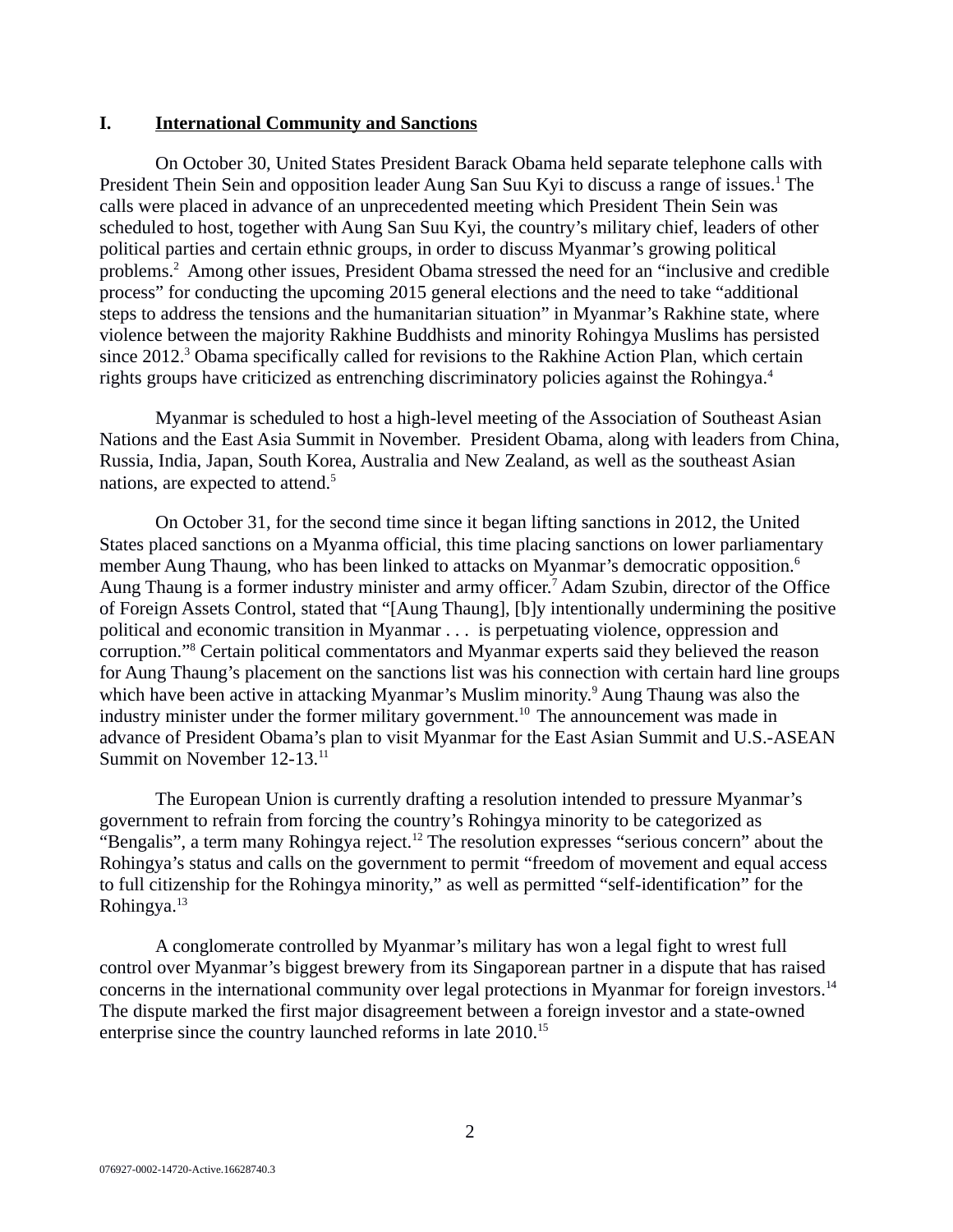# **II. Civil and Political Rights**

## <span id="page-2-3"></span><span id="page-2-2"></span>**A. Election-Related Laws and Acts**

In early October, President Tein Sein said that the signing of a nationwide ceasefire accord would be necessary for a successful 2015 general election and a smooth political transition in Myanmar.<sup>16</sup> His statement was criticized by opposition legislators and political analysts, who pointed to the elections in 1990, 2010 and 2012 as indicative of the country's ability to hold a general election without a nationwide ceasefire.<sup>17</sup> Analysts suggested that President Tein Sein's remarks could have been aimed at pressuring the ethnic armed forces into signing a nationwide ceasefire, and that a ceasefire before the elections offered certain political advantages to the government.<sup>18</sup>

President Tein Sein's remarks regarding the necessity of a ceasefire led some to fear that the general elections would be postponed due to continued military clashes.<sup>19</sup> However, on October 21, Myanmar's Union Election Commission ("UEC") announced that the general elections would be held either in the last week of October or the first week of November 2015.<sup>20</sup> Although specific dates for the election were not provided, Tin Aye, the chairman of the UEC, stated that the commission has no intention of postponing the election. $21$ 

## <span id="page-2-1"></span>**B. Press and Media Laws/Restrictions and Freedom of Association**

The five Unity Journal journalists who had been convicted of disclosing state secrets in a January 2014 story that purportedly revealed the existence of a chemical weapons factory, and who had been subsequently sentenced to ten years in prison with hard labor, have had their sentences reduced on appeal to seven years' imprisonment.<sup>22</sup> The wife of convicted reporter Lu Maw Naing reported that the five journalists have vowed to lodge another appeal in Myanmar's Supreme Court in Naypyidaw because "their sentences are not in line with freedom of the press." $^{23}$ 

Myanmar journalists have been objecting to a proposed law that would authorize the formation of a broadcasting council to regulate television and radio broadcasting, and that would limit foreign ownership of private television broadcasting.<sup>24</sup> The measure was proposed by the government and passed through the Parliament's upper house with little debate on October 16.<sup>25</sup> Media members protesting the proposed law have argued that the measure was considered too hastily in the upper chamber.<sup>26</sup>

The Ministry of Information recently announced its plans to take legal action against two media outlets for articles the ministry considered defamatory.<sup>27</sup> One article, published in August by the Myanmar Herald, was directed at President Tein Sein, prompting the Ministry of Information to accuse the source of "damaging the president's dignity." Meanwhile, the other article was published in June 2014 by the Eleven Daily and alleged misuse of funds by the Ministry of Information in its purchase of printing presses.<sup>28</sup> Ye Htut, the minister of information as well as the presidential spokesman, stated that the decision to take legal action was made largely in response to the media groups' refusal to issue corrections on their published stories. $^{29}$ 

# <span id="page-2-0"></span>**C. Official Corruption**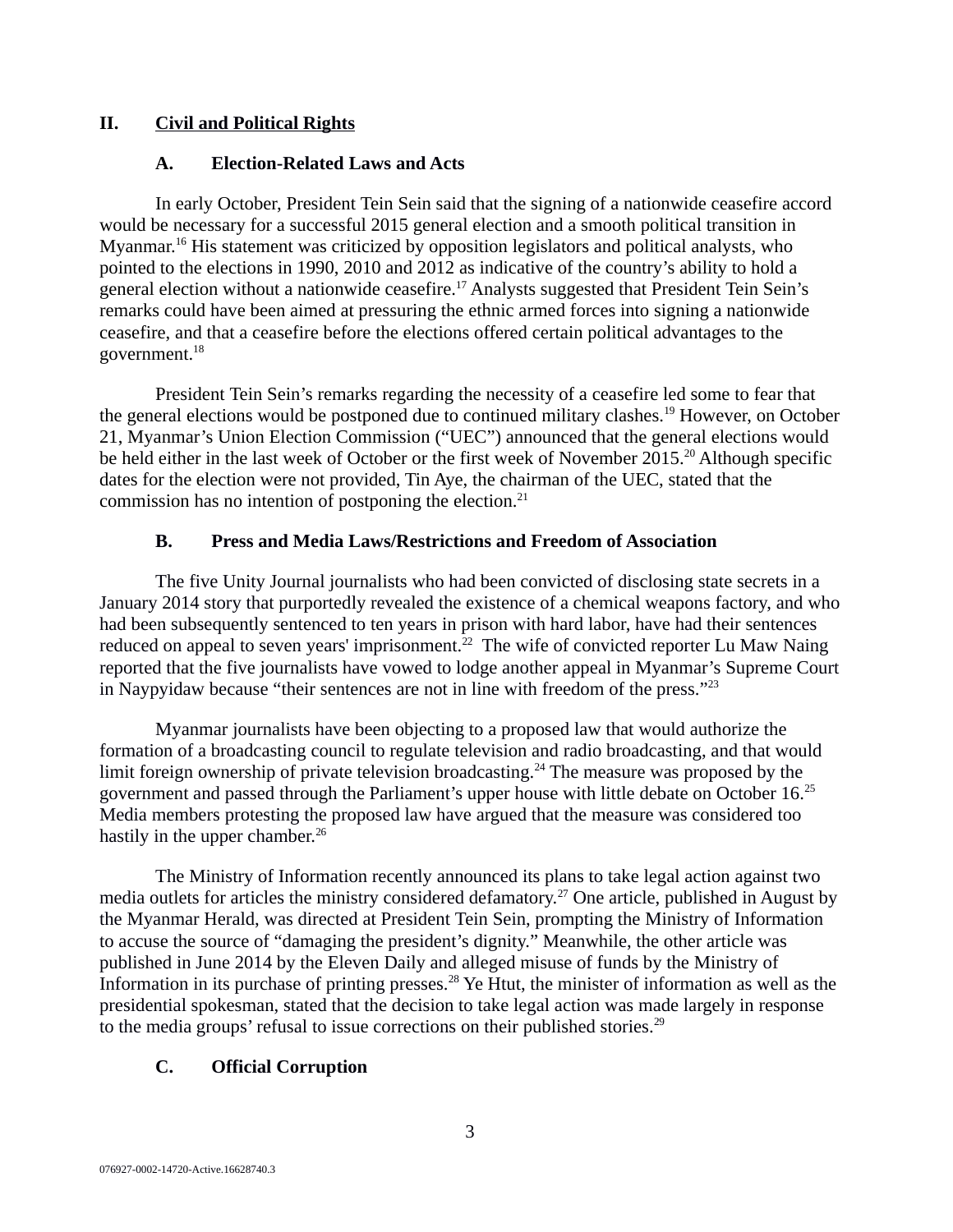On October 17, Hsan Hsint, who was Minister of Religious Affairs until his termination by President Tein Sein in June 2014,<sup>30</sup> was sentenced to 13 years in prison by a district court in Naypyidaw.<sup>31</sup> He was charged with criminal breach of trust for misappropriating public funding, among other charges. According to local media reports, he misappropriated millions of kyats for personal family interests.<sup>32</sup>

On October 24, the New York Times had a prominent feature report on the culture of corruption plaguing Myanmar's judicial system, with thousands of complaints received by the Parliament's judicial affairs committee.<sup>33</sup> One example highlighted by the report involved a case of a judge's wife demanding the equivalent of US\$150,000 for a favorable decision. Ja Bhu, a Yangon resident who was involved in a property-related dispute, said the judge's wife "'just showed up at my house' and requested the money."<sup>34</sup> Myanma lawyers interviewed for the report said that bribes are "required at nearly every step of the judicial process: to clerks, record-keepers, stenographers and judges."<sup>35</sup> Euphemisms abound for describing such payments, including "tea money for a court stenographer, unlocking fees for court records and tributes for judges."<sup>36</sup> The report also discussed how corruption is impacting foreign investment, with Daniel Aguirre, an advisor for the International Commission of Jurists, a legal activist group in Myanmar, noting that "[f]oreign companies are afraid of the courts."<sup>37</sup>

#### <span id="page-3-2"></span>**D. Miscellaneous**

On October 31, President Obama made separate telephone calls to President Tein Sein and Myanmar opposition leader Aung San Suu Kyi ahead of his much-anticipated trip to Myanmar in November. In his call with President Tein Sein, President Obama "stressed the importance of the government of Myanmar taking additional steps to address the tensions and the humanitarian situation in Rakhine State including through revisions to the Rakhine Action Plan and other measures to support the civil and political rights of the Rohingya population."<sup>38</sup> With Aung San Suu Kyi, President Obama "discussed the status of Myanmar's ongoing political and economic reforms and the need to ensure an inclusive and credible process for conducting the 2015 elections."<sup>39</sup>

## <span id="page-3-1"></span>**III. Governance and Rule of Law**

Thura Aung Ko, MP and parliamentary chair of the Judicial, Legal Affairs, Complaints and Pleas Scrutiny Committee, told reporters at the end of the month that there are too many laws in place that protect Myanmar's courts and judges, contributing to and protecting the country's "' corruption' culture".<sup>40</sup> He noted in particular the delays involved in deciding some lawsuits  $$ some taking up to 10 years to resolve – and occasions where senior judges escaped discipline while the same was levied upon their junior staff, and pointed out the disparity between the time taken to enact laws protecting the public versus laws protecting the courts.<sup>41</sup> He stressed the importance of a strong media, as the country's "fourth pillar", in bringing attention to the problems and shortcomings of the other pillars and supporting the rule of law.<sup>42</sup>

# <span id="page-3-0"></span>**IV. Political Prisoners**

On October 7, the government pardoned over 3,000 prisoners but advocacy groups said no political detainees were included, in spite of a pledge to free all of them by the end of the year.<sup>43</sup>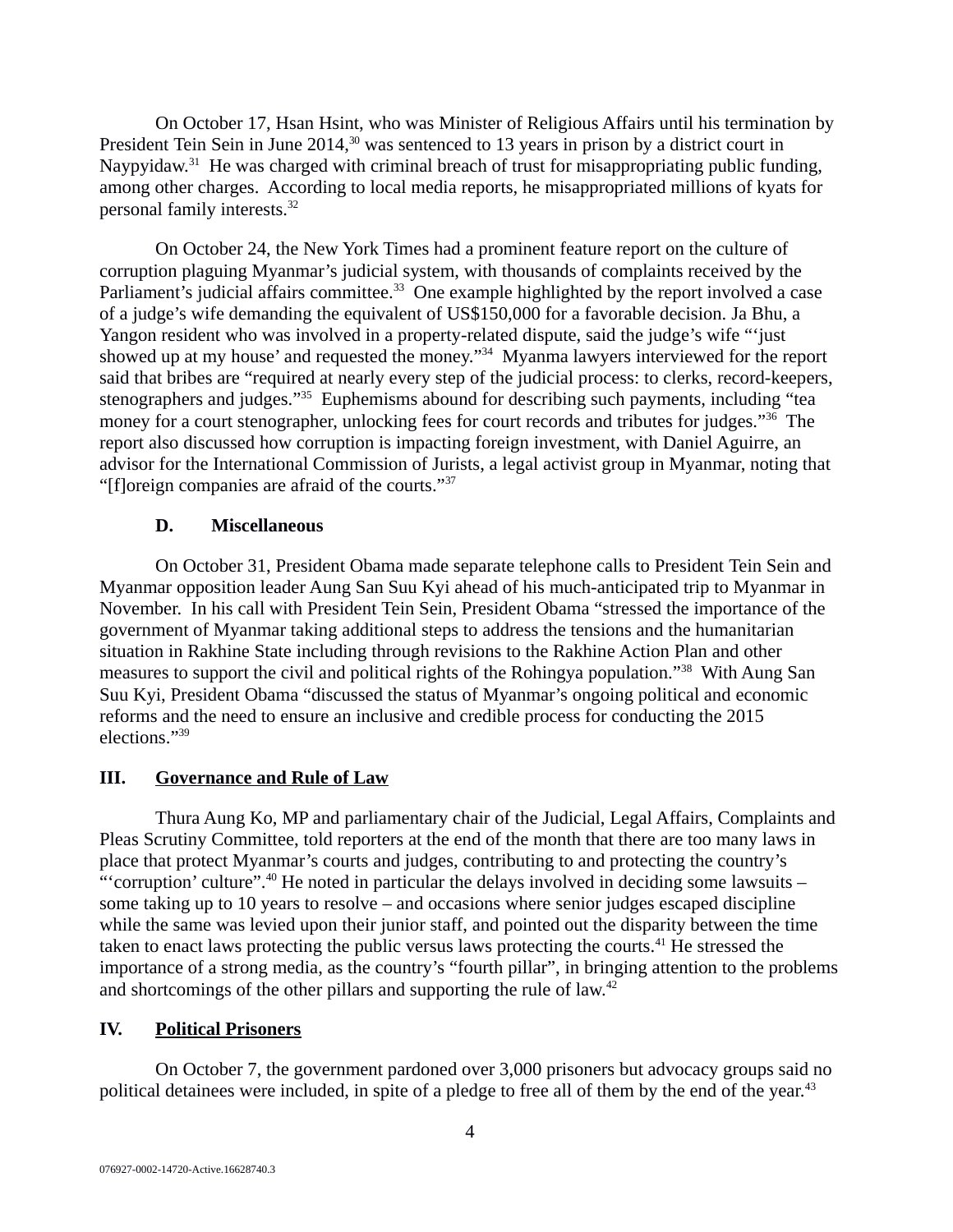The Ministry of Information announced the amnesty on its website, stating that the 3,073 prisoners were freed on "humanitarian grounds."<sup>44</sup> The announcement did not mention political prisoners.<sup>45</sup> Most of the individuals released had committed minor crimes.<sup>46</sup> At least eight were former intelligence officers jailed a decade ago as part of a political purge. $47$ 

The Assistance Association for Political Prisoners-Burma ("AAPP-B") announced subsequent to the release that only one of the over 3,000 detainees was on their list of currently detained political prisoners.<sup>48</sup> Bo Kyi, a former political prisoner and current joint-secretary of AAPP-B, identified the released prisoner as Mar La, a Kachin man who was imprisoned under the Unlawful Association Act for his alleged association with the Kachin Independence Army.<sup>49</sup> Myint Aung, from the Former Political Prisoners Association, said his group is still trying to figure out how many political prisoners were released, but noted that it was "only a few."<sup>50</sup> According to AAPP, the more than 50 farmers from Kantbalu Township who were arrested for protests demanding the return of seized land were not included in the amnesty.<sup>51</sup>

The release came a month ahead of a summit of Asia-Pacific leaders to be held in Myanmar.<sup>52</sup>

## **V. Economic Development**

# <span id="page-4-1"></span><span id="page-4-0"></span>**A. Developments in the Legal Framework of Economic Development**

## *Securities and Exchange Commission*

The government has established a Securities and Exchange Commission ("SEC") tasked with regulating the country's securities exchanges, including the stock exchange planned for October 2015.<sup>53</sup> Myanmar's Securities Exchange Law, enacted in July 2013, made provisions for the establishment of the SEC, providing it with the authority to approve, suspend and revoke the establishment of stock exchanges.<sup>54</sup> The SEC will consist of seven members, including Deputy Minister for Finance Dr. Maung Maung Thein.<sup>55</sup> It will initially operate under the Ministry of Finance for up to five years before becoming an autonomous body.<sup>56</sup>

# *Japanese Cooperation*

The Japanese government is helping Myanmar devise a relevant legal code for the Yangon Stock Exchange which is scheduled to open next year.<sup>57</sup> Japan Exchange Group and Daiwa Institute of Research are also contributing their rule-making expertise.<sup>58</sup> Japan's participation in the lawmaking process is expected to help secure more trading system deals for Japanese corporations which have already benefited from similar opportunities.<sup>59</sup> To date, the Central Bank of Myanmar has agreed to commence using a computer network modeled on the Bank of Japan's payment settlement system, and Japanese company NTT Data is slated to provide software for Myanmar's central bank network while Daiwa Institute of Research, Fujitsu and KDDI won a contract to develop the network's infrastructure.<sup>60</sup> Japan has provided Myanmar with grants which require it to engage Japanese contractors.<sup>61</sup>

# *Foreign Bank Licenses*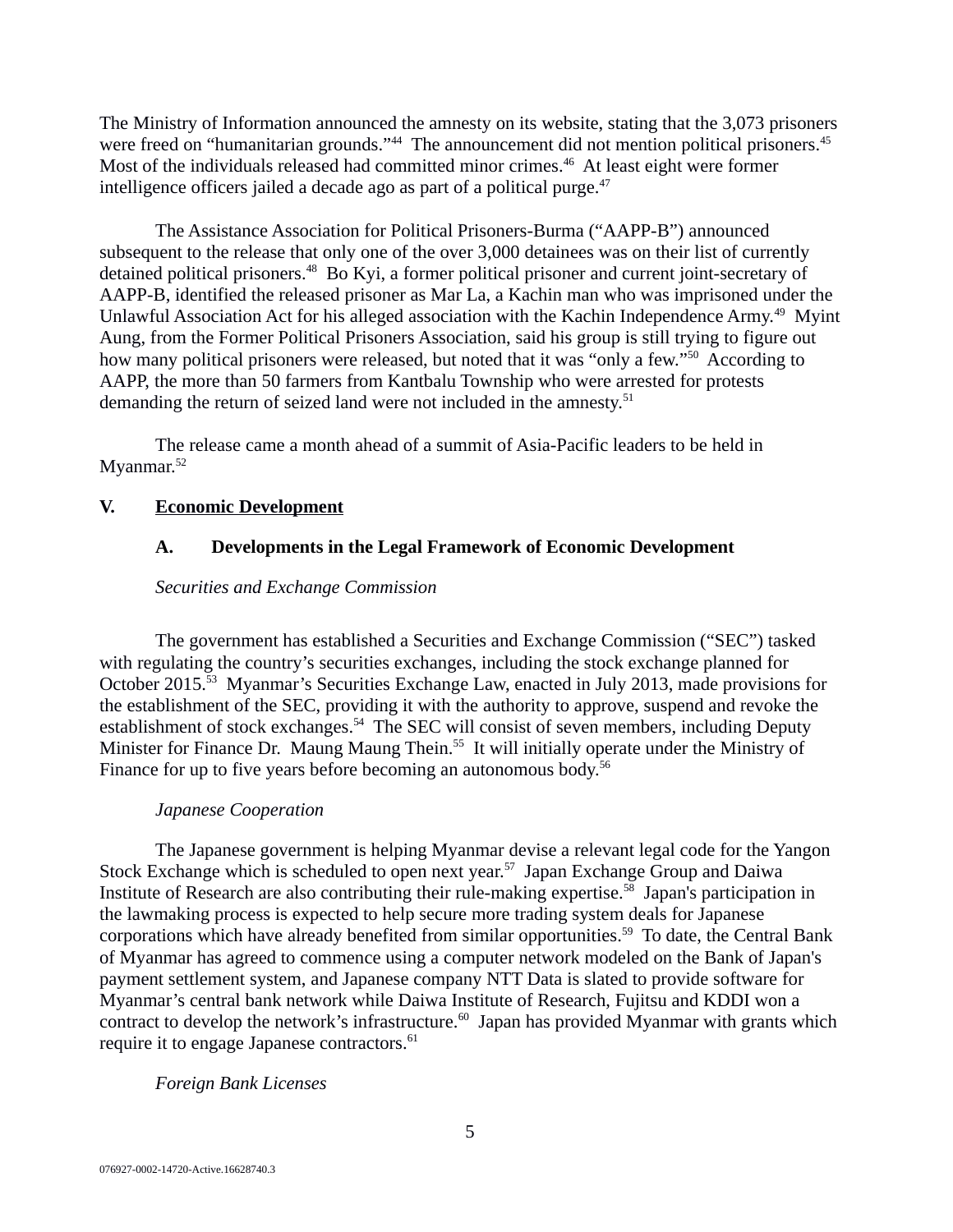Myanmar has awarded banking licenses to nine foreign banks, including the three biggest Japanese banks, Bank of Tokyo-Mitsubishi UFJ, Sumitomo Mitsui Banking Corp. and Mizuho Bank; Australia & New Zealand Banking Group Limited; Thailand's Bangkok Bank; China's Industrial and Commercial Bank of China; Malaysia's Malayan Banking (Maybank); and two Singaporean banks – Oversea-Chinese Banking Corporation and United Overseas Bank.<sup>62</sup> Despite intense lobbying, banks from France, South Korea, Vietnam and other Southeast Asian banks, including Malaysia's CIMB Bank and Thailand's Siam Commercial Bank and Kasikornbank, were unsuccessful, as were banks from India, Taiwan and Mauritius.<sup>63</sup> The licensed banks will be able to start lending foreign currency to foreign corporations and domestic banks, although they will not be able to lend in the local currency, the kyat, and are expected to transact such business through local bank partners.<sup>64</sup> Foreign bank entry is a key part of the government's sweeping program of economic reform, although local resistance has flared amid warnings that local banks could be wiped out by foreign competition.<sup>65</sup>

#### *Companies Act Rewrite*

The 1914 Burma Companies Act is being rewritten, with U.S. law firm Baker & McKenzie and its managing partner for Myanmar, Christopher Hughes, playing a key role.<sup>66</sup> He described the Act as "a critical part of the legislative infrastructure", and said a practical approach was being taken to amending it.<sup>67</sup> The process needs to align with other reform initiatives, particularly in investment, banking and financial sector reforms, establishment of the Yangon Stock Exchange and supporting small and medium-sized enterprises, Hughes said.<sup>68</sup> The process is still underway with a timeline to be released. $69$ 

#### <span id="page-5-0"></span>**B. Developments in Foreign Investment and Economic Development Projects**

The Myanmar government is considering several initiatives in a bid to develop the economy and increase revenue. One such initiative is legalizing gambling, but only for foreigners.<sup>70</sup> In August, it was reported that the Ministry of Hotel and Tourism would permit three-star hotels in border areas to open casinos.<sup>71</sup> Officials believe this move will help the country meet its goal of attracting seven million tourists per year by 2020, up from two million currently.<sup>72</sup> Myanmar nationals will be permitted to participate in a regulated national lottery.<sup>73</sup> Another initiative is to develop domestic chemical industries. Citing a lack of investment and technical know-how, a government industrial official called for developing chemical industries in Myanmar, especially petrochemical.<sup>74</sup>

Large multinational companies continue to invest in Myanmar. Colgate-Palmolive Company has purchased a local Myanma toothpaste company for roughly \$100 million, making it one of the biggest acquisitions made by a foreign company in Myanmar.<sup>75</sup> KFC's parent company Yum! is also set to open a KFC in Myanmar in 2015.<sup>76</sup> A Singapore-Japan consortium won a \$1.4 billion deal to build a new airport, set to open in 2019.<sup>77</sup> The airport will be located 90 kilometers from Yangon, and it is expected to accommodate 12 million passengers per year, up from the current Yangon airport's capacity of 2.7 million.<sup>78</sup> To attract investment not just in large projects and companies but also in small-to-medium ones, Myanmar has just launched a website, *www.myanmarsmelink.com*, on which business owners can seek international partners by listing their specific needs, like capital or technology.<sup>79</sup>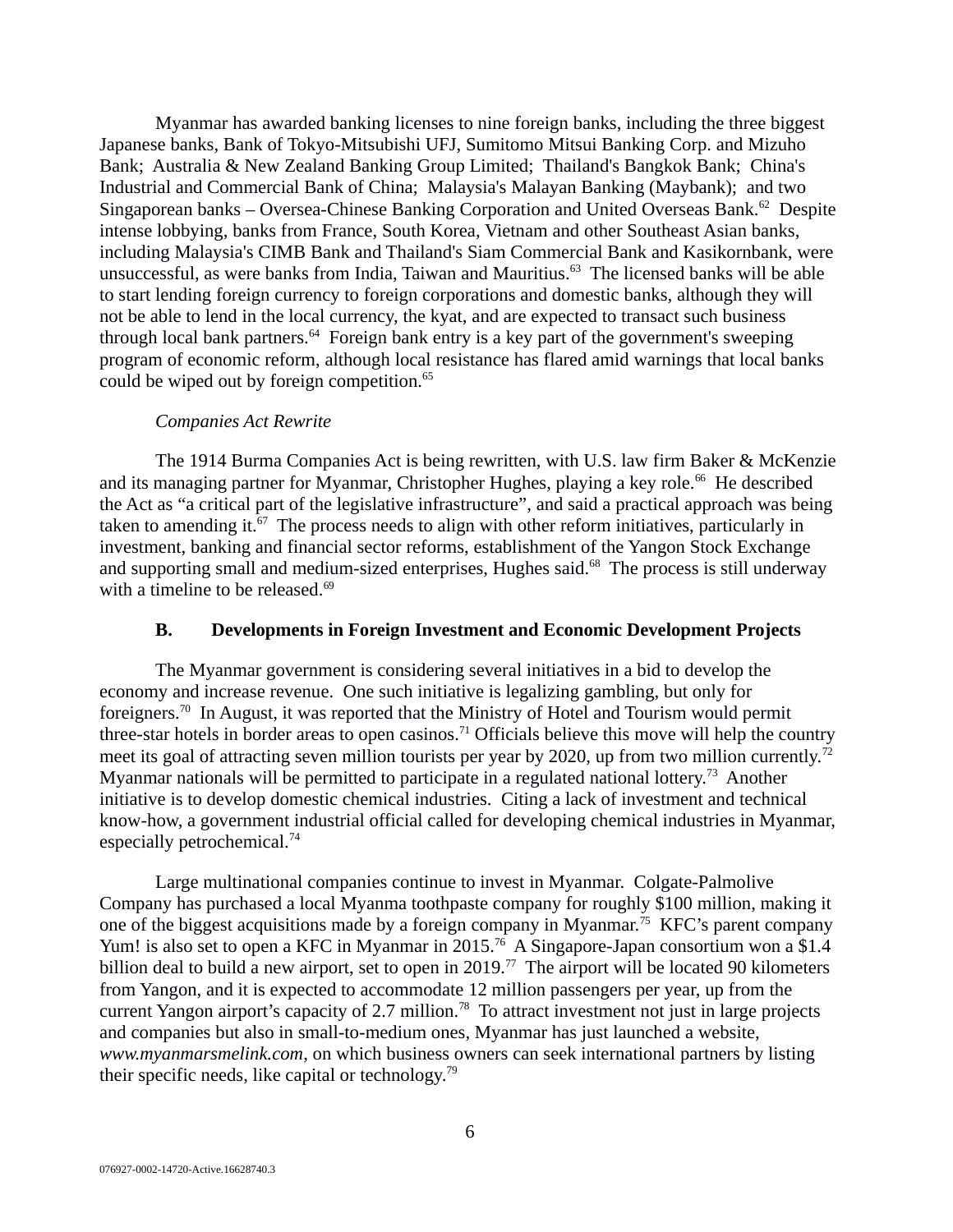Foreign investment in, and development of, the energy sector in Myanmar continues. To date, 30% of total foreign investment has been in the oil and gas market—despite transparency concerns as 20 firms in the industry still refuse to disclose their ownership details. $80\,$  40 oil and gas blocks already have been awarded to the likes of Total, Shell, and Chevron, accounting for half of all blocks available.<sup>81</sup> Myanmar will release 15 additional blocks to international investors by the end of next year.<sup>82</sup> The United States also announced an agreement to develop two solar energy plants, which should generate 10-12% of Myanmar's power upon its completion in 2016.<sup>83</sup> Faced with a steeply increasing demand for electricity, Myanmar is also considering a bill that will curb the sale of natural gas for uses other than generating electricity domestically.<sup>84</sup> Meanwhile, the Yangon Electricity Supply Board intends to sell up to 49% of the company to the public.<sup>85</sup> Priority will be given to national investors over foreign, perhaps because foreign investment currently accounts for nearly 40% of all investment in Myanmar's power sector.<sup>86</sup>

#### <span id="page-6-0"></span>**C. Land Seizures**

A group of local NGOs urged Myanmar and Thailand to address the complaints of local communities in southern Myanmar over a lack of adequate consultation and compensation during the initial phase of the Dawei Special Economic Zone ("SEZ"). $87$  The NGOs issued their statement during the first day of the official visit of Thai Prime Minister Prayut Chan-o-cha, whose government has announced that it wants to revive the massive Thai-Myanmar project with Japanese help after it stalled late last year.<sup>88</sup>

"Local communities have not been provided with adequate information about the project. They have been forced off their land without fair or adequate compensation. <sup>89</sup> There is also no remedy for those whose rights have been abused in the process so far.  $90$  All of these problems must be resolved before the project restarts," said Thant Zin, coordinator of DDA (Dawei Development Association), a Dawei-based NGO.<sup>91</sup>

The SEZ in Tanintharyi Region's Dawei District would be a massive billion-dollar project that includes a deep-sea port, heavy industries and extensive transport links. <sup>92</sup> It would form a regional industrial hub located just 350 kilometers west of Bangkok and allow cargo ships to dock in southern Myanmar and avoid the busy Strait of Malacca. <sup>93</sup> Thailand's largest construction firm, Italian-Thai Development ("ITD"), was given leadership of the project in 2010.  $94$  ITD failed, however, to attract private investment to finance the project or to secure an agreement to build a power plant for the complex. <sup>95</sup> ITD was taken off the project in late 2013 after reportedly having spent US\$189 million on implementing the first project phase.  $96$  Myanmar and Thailand have called on Japan, which is developing the Thilawa SEZ near Yangoon, to step in with funding and technical support to help revive the project. $97$ 

Hundreds of farmers have already lost land to the project, but tens of thousands more would be required to give up farmland if the project resumes.<sup>98</sup> The SEZ, which includes a large coal-fired power plant, would also produce high levels of industrial pollution.<sup>99</sup> Local communities are up in arms over these prospects and have complained of a dearth of project information and poor compensation offers for loss of land.<sup>100</sup>

The NGOs called on Naypyidaw and Bangkok to release the findings of a due diligence assessment by international accounting firm Ernst & Young, which has reviewed ITD's activities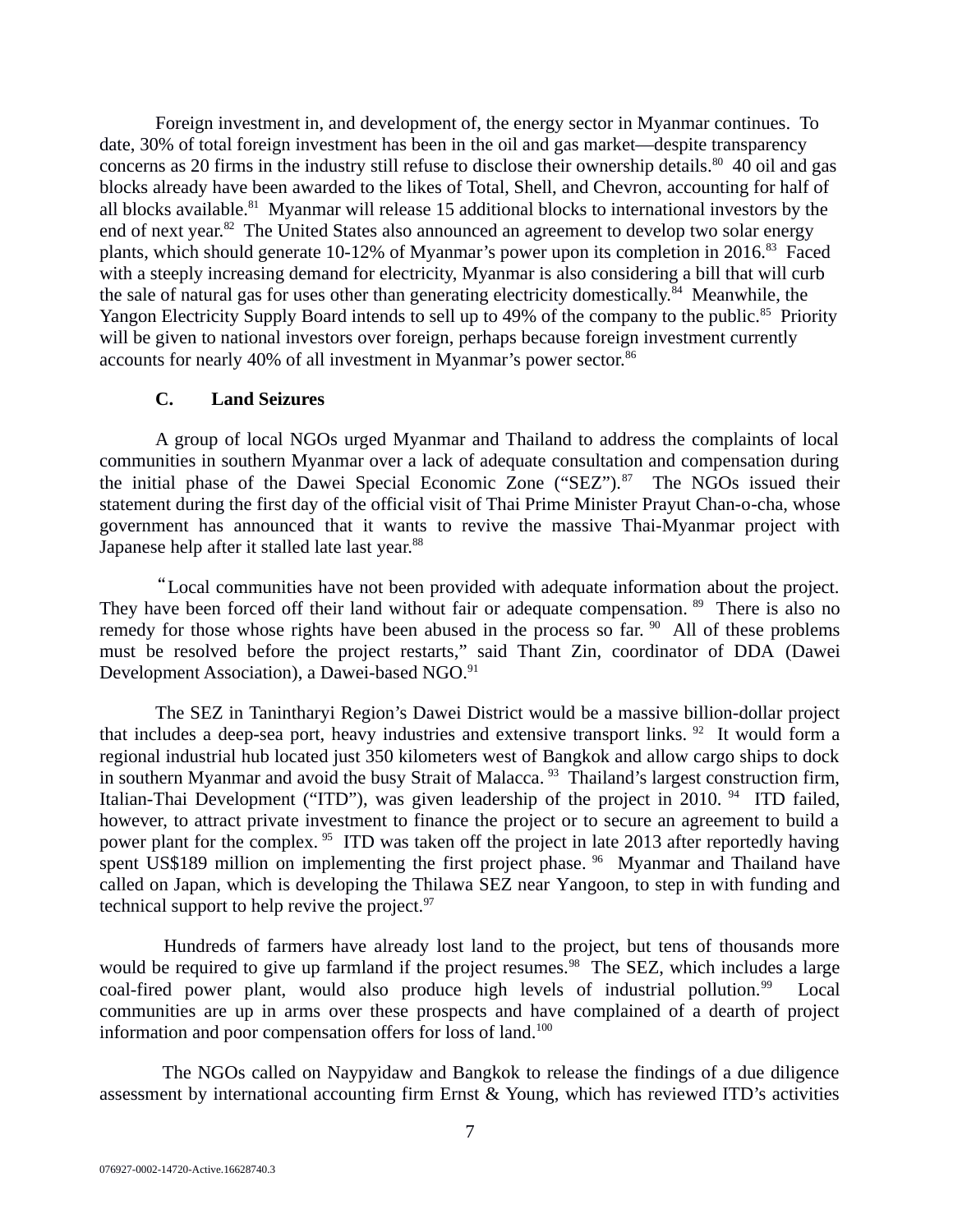and investment during the project's initial phase.<sup>101</sup> Communities and NGOs wanted to compare what ITD told the accountants about how much it had paid in compensation with what the farmers on the ground had received for their loss of land.<sup>102</sup> DDA believes there could be discrepancies between recorded payments and what farmers had received, which would be an indication of possible corruption.<sup>103</sup> The local NGOs opposing the Dawei SEZ filed an official complaint about the project with Thailand's Human Rights Commission last year and the activists are due to testify during a public hearing of the commission later this month.<sup>104</sup>

# **VI. Ethnic Violence**

## <span id="page-7-2"></span><span id="page-7-1"></span>**A. Violence Against Muslims**

The government's recent aggressive identity campaign to register Rohingya and officially categorize them as "Bengalis" has increased desperation and led to an increase in the number of Rohingya fleeing the country.<sup>105</sup> According to Chris Lewa, the director of the nonprofit advocacy group Arakan Project, there has been a large surge in the number of Rohingya fleeing since October 15, with an average of 900 people per day loading onto cargo ships anchored off Rakhine state.<sup>106</sup> Lewa further noted that the actual number may be even higher, as it is getting more difficult to track the number of boats leaving due to an increase in departure locations.<sup>107</sup> The fleeing Rohingya usually travel to Thailand, where they are brought to jungle camps and face extortion and beatings until relatives are able to come up with enough money to pay for their release (after which they may be moved to Malaysia or other countries but still suffer in a stateless condition).<sup>108</sup>

A new draft United Nations resolution pending before the General Assembly's Human Rights Committee criticizes Myanmar's identity campaign.<sup>109</sup> The resolution (which would be non-binding, but would potentially send a strong message to the government) expresses "serious concern" about the status of the Rohingya and urges the government to "allow freedom of movement and equal access to full citizenship for the Rohingya minority" and to "allow self-identification".<sup>110</sup> In addition, in a call to President Tein Sein, United States President Obama (who is scheduled to visit Myanmar in mid-November), reportedly called for revisions to the Rakhine State Action Plan, which, as noted in our September report, has been criticized by rights advocates for its discriminatory effects on the Rohingya population.<sup>111</sup> President Obama also called for measures "to support the civil and political rights of the Rohingya population", among other things.<sup>112</sup>

According to a pair of studies prepared over a three-year period by the London-based Equal Rights Trust and Bangkok's Institute for Human Rights and Peace Studies of Mahidol University, the Rohingya community in Myanmar should rank as one of the most excluded, persecuted and vulnerable communities in the world.<sup>113</sup>

## <span id="page-7-0"></span>**B. Violence Between the Central Government and Ethnic Rebel Groups**

In early October, unconfirmed reports that government troops would launch an offensive against the Kachin Independence Army ("KIA") over alleged forced recruitment efforts resulted in more than 5,000 people in Kachin state fleeing their homes due to concerns over possible renewed fighting.<sup>114</sup> Tensions between the KIA and government forces rose after government forces sent a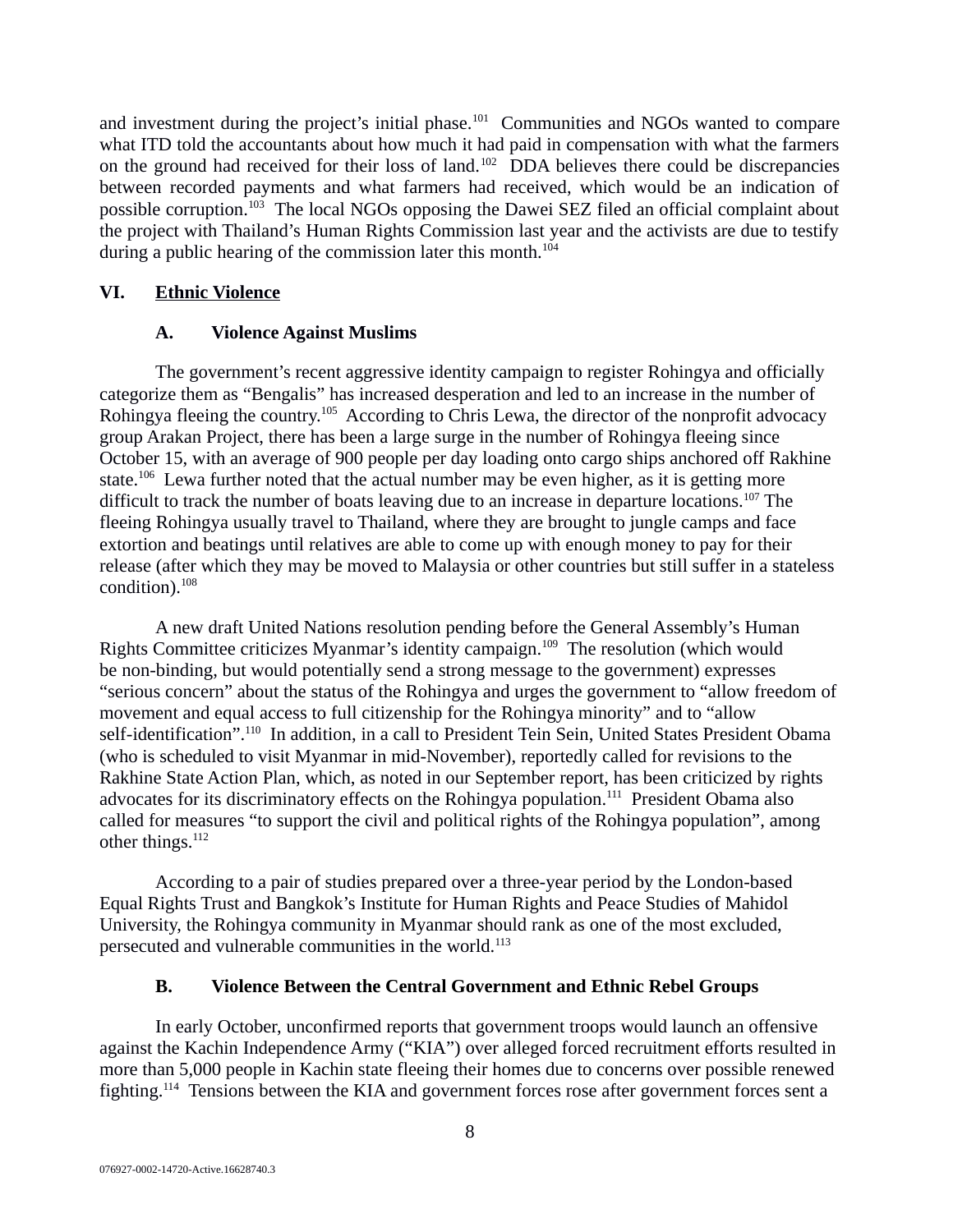letter warning the rebels to stop arresting locals on drug charges and calling for those in custody to be released by October 3rd.<sup>115</sup> According to a local source of Radio Free Asia, "the KIA 'arrested' people who used drugs but the government army saw it as recruitment" and the government letter warned the KIA that it would "clear all KIA troops" if the KIA didn't release those in its custody by the government deadline. $116$ 

In Shan State, ongoing clashes between the government and ethnic Ta'ang rebels that began in early October resulted in the death of two government soldiers and the injury of two more government soldiers.<sup>117</sup> According to rebel sources, fighting in Shan State in early October among the Ta'ang National Liberation Army, the KIA and the Myanmar National Democratic Alliance Army resulted in the death of 17 government soldiers and the injury of four soldiers, though this report is contradictory with other reports of fewer fatalities in Shan State in the month of  $October.<sup>118</sup>$ 

In a statement regarding the status of peace talks with the government and other matters, the United Nationalities Federal Council (the "UNFC"), a coalition of twelve armed ethnic groups, called on Myanmar's military to end incursions against rebel groups in the country's Kachin, Shan, Mon, and Kayin states, noting that government actions in recent months had led the coalition to doubt the government's commitment to the peace process.<sup>119</sup> However, a representative of the UNFC noted that the UNFC would continue to support the Nationwide Ceasefire Coordination Team (the "NCCT") in talks with the government's Union Peacemaking Work Committee ("UPWC").<sup>120</sup>

At the end of October, talks among four armed ethnic Karen groups regarding the creation of a unified Karen army appeared to gain momentum as the Karen National Union, one of the groups involved, which had previously indicated it wished to table the issue until 2016, agreed to discuss the proposal in November. $121$ 

## <span id="page-8-0"></span>**C. Peace Talks**

As noted in our September report, the UPWC and NCCT failed to reach a nationwide ceasefire agreement due to a number of issues. In addition, the refusal by Myanmar's military to give up its parliamentary veto on constitutional amendments, a position that was announced in October, has prompted concerns over the possibility of achieving successful political dialogue and lasting peace.<sup>122</sup> The joint-general secretary of the UNFC (which indicated in a statement that Myanmar's civil war with ethnic groups would only end if the constitution was amended to provide greater powers to ethnic states) noted that failure to amend the constitution to provide more powers to ethnic states would make current efforts to forge a nationwide cease-fire meaningless.

However, at a rare roundtable meeting among Myanmar political leaders and opposition and rebel groups held at the end of October, the participants agreed to work towards a nationwide ceasefire agreement later this year or in early 2015.<sup>123</sup> In a call to President Thein Sein, President Obama (who, as noted above, is scheduled to visit Myanmar in November) urged that "every effort be made to conclude a national ceasefire in the short term".<sup>124</sup>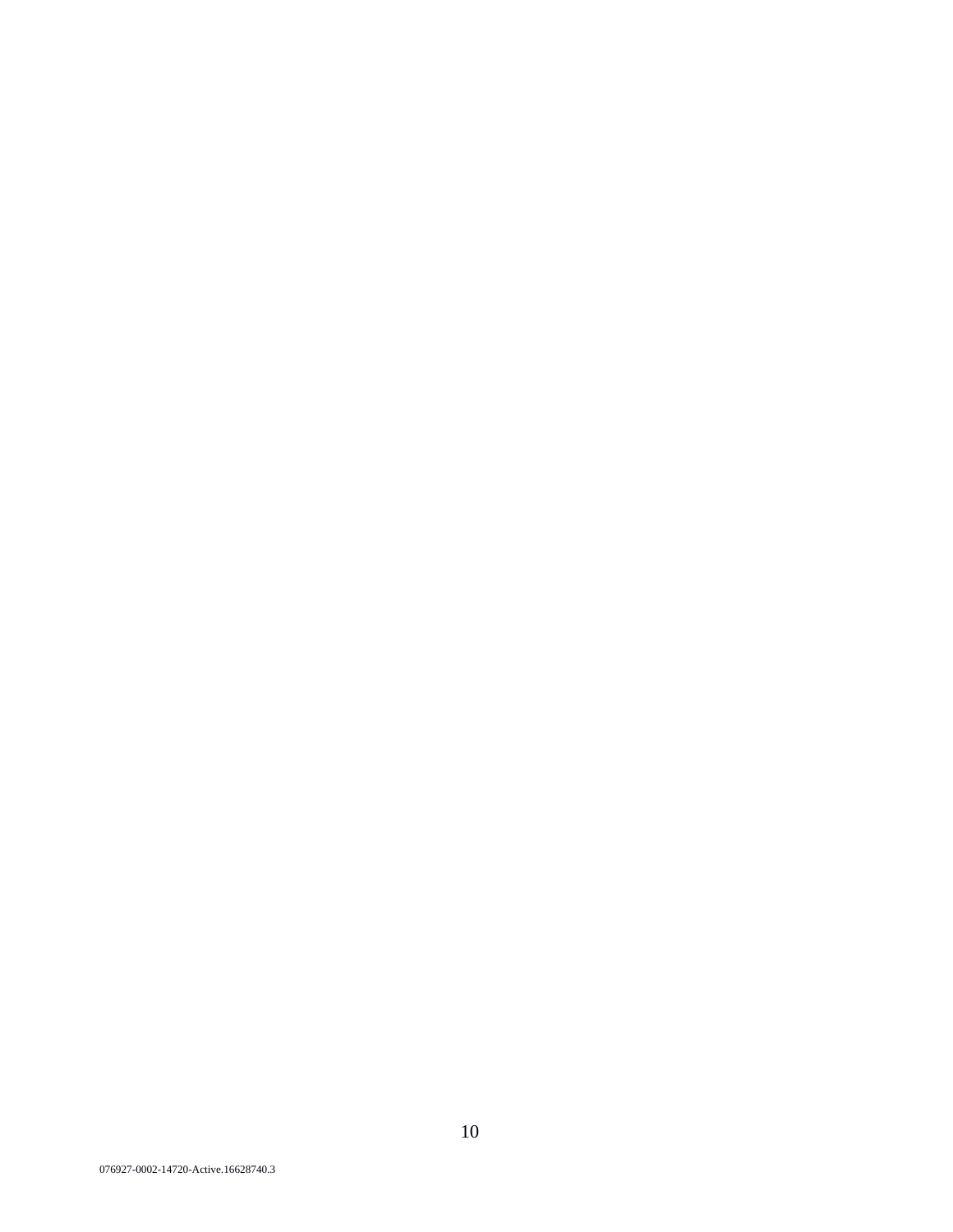1 Radio Free Asia, October 30, 2014: http://www.rfa.org/english/news/myanmar/telephone-10302014221005.html. 2 *Id*. 3 *Id*.*;* Radio Free Asia, October 31, 2014: http://www.rfa.org/english/news/myanmar/high-level-talks-10312014174426.html. 4 Radio Free Asia, *supra* note 1. 5 *Id.* 6 Wall Street Journal, October 31, 2014: http://blogs.wsj.com/riskandcompliance/2014/10/31/new-blacklisting-shows-myanmar-business-still-perilou s/?KEYWORDS=myanmar. 7 Wall Street Journal, October 31, 2014: http://online.wsj.com/articles/u-s-sanctions-myanmar-lawmaker-ahead-of-obama-visit-1414776276? KEYWORDS=myanmar. 8 Wall Street Journal, *supra* note 5. 9 The Irrawaddy, November 3, 2014: http://www.irrawaddy.org/burma/aung-thaung-blacklisted-links-anti-muslim-violence-analysts.html. 10 Wall Street Journal, October 31, 2014: http://blogs.wsj.com/riskandcompliance/2014/10/31/new-blacklisting-shows-myanmar-business-still-perilou s/. 11 Reuters, October 31, 2014: http://www.reuters.com/article/2014/10/31/us-usa-myanmar-sanctions-idUSKBN0IK1XA20141031. 12 The Irrawaddy, November 3, 2014: http://www.irrawaddy.org/burma/un-resolution-urges-burma-drop-identity-plan.html. 13 *Id*. 14 Wall Street Journal, October 31, 2014 http://blogs.wsj.com/frontiers/2014/10/31/myanmar-conglomerate-wins-control-over-brewery/? KEYWORDS=myanmar. 15 *Id.* 16 The Irrawaddy, October 2, 2014: http://www.irrawaddy.org/burma/president-criticized-saying-ceasefire-necessary-successful-elections.html. 17 *Id.*  18 *Id.* 19 Burma Times, October 16, 2014: http://burmatimes.net/analysts-political-parties-fear-postponement-of-2015-election/. 20 The Irrawaddy, October 21, 2014: http://www.irrawaddy.org/burma/burma-general-elections-scheduled-late-2015-election-official.html. 21 *Id.* 22 Democratic Voice of Burma, October 2, 2014: https://www.dvb.no/news/unity-journalists-sentences-reduced-on-appeal/44647. 23 *Id*. 24 Voice of America, October 16, 2014: http://www.voanews.com/content/new-myanmar-media-bill-criticized-by-journalists/2486294.html. 25 *Id*. 26 *Id.* 27 The Irrawaddy, September 23, 2014: http://www.irrawaddy.org/burma/burmas-govt-bring-defamation-charges-2-publications.html. 28 *Id.* 29 *Id.* 30 Wall Street Journal, June 20, 2014: http://online.wsj.com/articles/chief-minister-of-troubled-myanmar-state-retires-1403242554. 31 DVB, October 17, 2014: https://www.dvb.no/news/former-min-of-religious-affairs-sentenced-to-13-years-imprisonment-burma-myan mar/45178.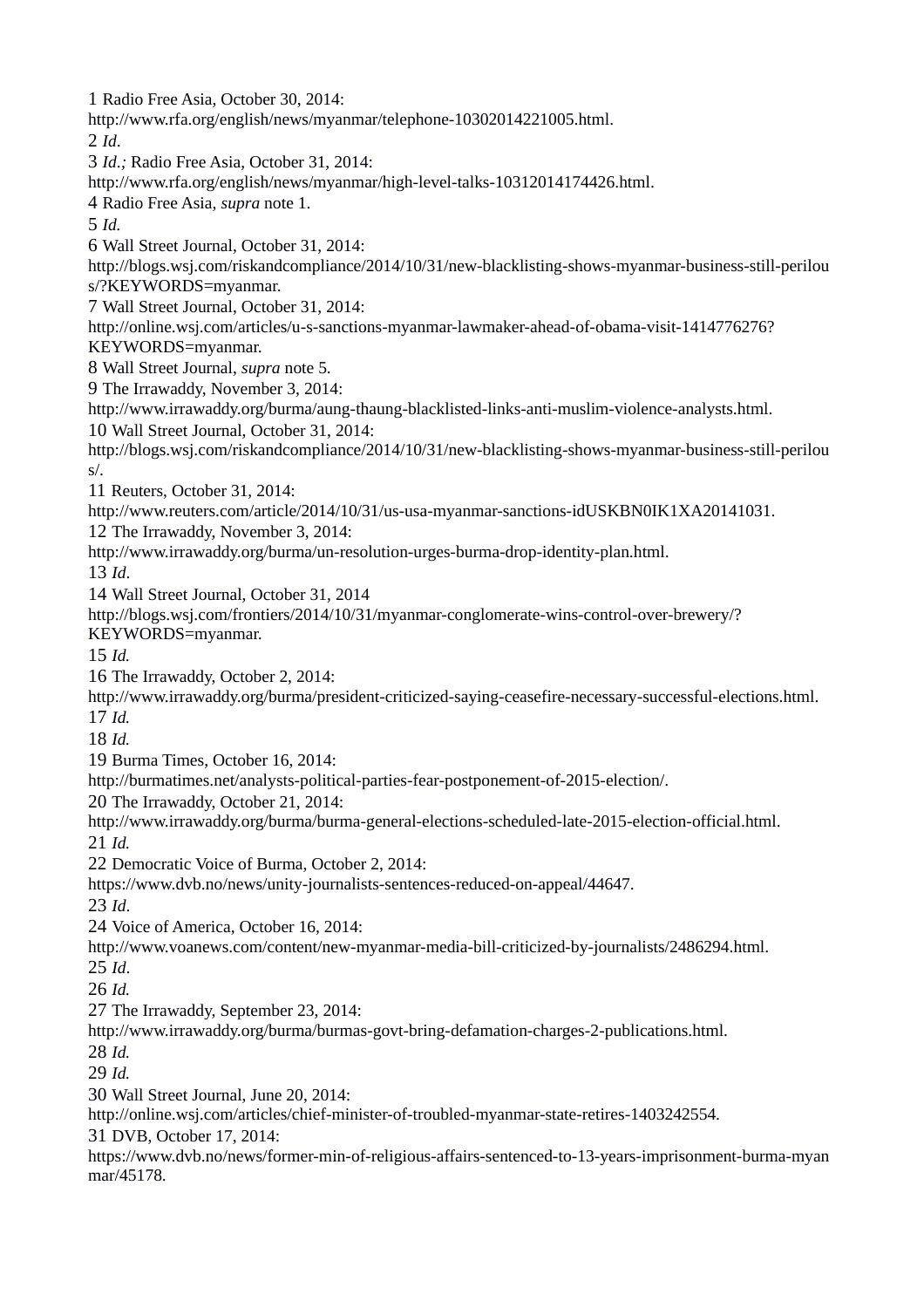The Irrawaddy, October 17, 2014:

http://www.irrawaddy.org/burma/burmas-ex-religion-minister-gets-13-years-graft-sedition.html.

New York Times, October 24, 2014:

http://www.nytimes.com/2014/10/25/world/asia/myanmars-opening-up-hasnt-loosened-graft-in-courts.html?  $r=0$ .

*Id.*

*Id.* 

*Id.* 

*Id.* 

Readout of Obama/Sein Call, The White House, October 31, 2014:

http://www.whitehouse.gov/the-press-office/2014/10/31/readout-president-s-call-president-thein-sein-burma. Readout of Obama/Aung San Suu Kyi Call, The White House, October 31, 2014:

http://www.whitehouse.gov/the-press-office/2014/10/31/readout-president-s-call-aung-san-suu-kyi-burma.

Eleven Myanmar, November 2, 2014: http://www.elevenmyanmar.com/index.php?

option=com\_content&view=article&id=7991:too-many-laws-protecting-judges-and-courts-in-myanmar-mpsays&catid=32&Itemid=354.

*Id*.

*Id*.

The Independent, October 7, 2014:

http://www.independent.ie/world-news/3000-prisoners-to-go-free-in-burma-but-advocacy-groups-said-no-po litical-detainees-were-included-30646239.html

*Id*.

*Id*.

*Id*.

*Id*.

DVB, October 9, 2014: https://www.dvb.no/news/44871-burma-myanmar/44871

*Id*.

Eleven Myanmar, October 9, 2014: http://www.elevenmyanmar.com/index.php?

option=com\_content&view=article&id=7783:at-least-one-political-prisoner-freed-in-3-000-plus-amnesty-gr oups-say&catid=32&Itemid=354.

*Id*.

The Independent, October 7, 2014:

http://www.independent.ie/world-news/3000-prisoners-to-go-free-in-burma-but-advocacy-groups-said-no-po litical-detainees-were-included-30646239.html

Mizzima News, October 3, 2014:

http://www.bnionline.net/index.php/news/mizzima/17569-myanmar-establishes-securities-and-exchange-co mmission.html

*Id.*

*Id.*

Myanmar Times, October 6, 2014:

http://www.mmtimes.com/index.php/business/11853-securities-regulator-to-be-under-ministry.html Nikkei Asian Review, October 2, 2014:

http://asia.nikkei.com/magazine/20141002-REINVENTING-THE-MALL/Business/With-Japanese-expertise -Myanmar-s-financial-sector-emerges

*Id.*

*Id.*

*Id.*

*Id.*

Nikkei Asian Review, October 2, 2014:

http://asia.nikkei.com/Business/Trends/Japan-wins-big-in-Myanmar-foreign-bank-licenses

*Id.*

*Id.*

*Id.*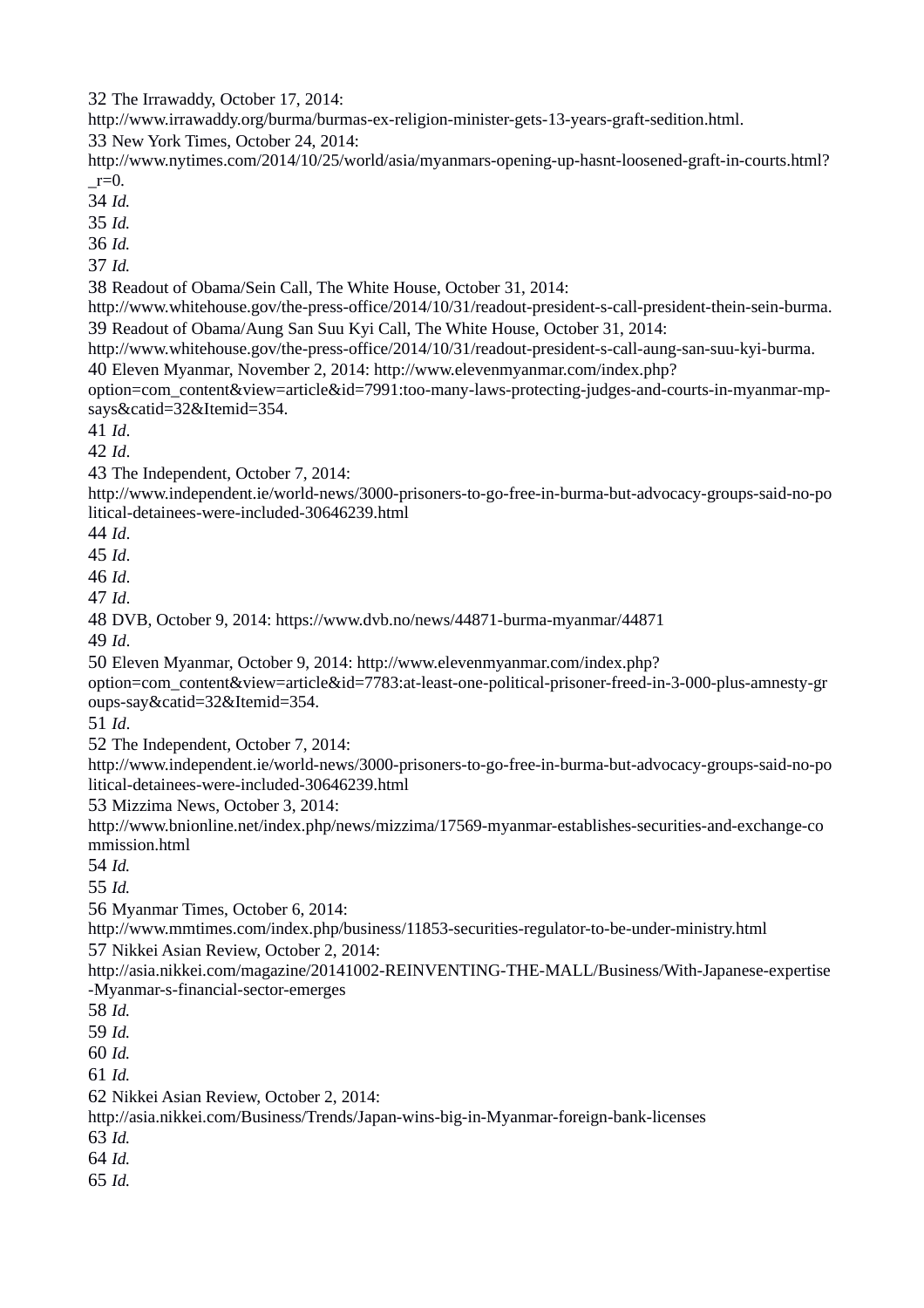Myanmar Eleven, October 9, 2014:

http://www.nationmultimedia.com/aec/Rewrite-of-Companies-Act-still-in-process-ADB-says-30245119.html *Id.*

*Id.*

*Id.*

Myanmar Business Network, November 3, 2014:

http://www.myanmar-business.org/2014/11/myanmar-mulls-legalising-gambling-only.html.

*Id.*

*Id.*

*Id.*

Myanmar Business Network, November 3, 2014:

http://www.myanmar-business.org/2014/11/govt-to-develop-chemical-industries-at.html.

Myanmar Business Network, October 29, 2014:

http://www.myanmar-business.org/2014/10/colgate-buys-myanmar-toothpaste-brand.html.

BBC News, October 30, 2014: http://www.bbc.com/news/business-29592263.

Myanmar Business Network, November 3, 2014:

http://www.myanmar-business.org/2014/11/singapore-japan-consortium-wins-14-b.html.

*Id.*

Eleven Myanmar, November 5, 2014: http://www.elevenmyanmar.com/index.php?

option=com\_content&view=article&id=8029:website-launched-for-smes-to-access-foreign-markets&catid=3 3&Itemid=356.

Myanmar Business Network, October 20, 2014:

http://www.myanmar-business.org/2014/10/myanmar-to-open-more-oil-exploration.html.

*Id.*

*Id.*

Democratic Voice of Burma, August 29, 2014:

https://www.dvb.no/news/us-to-build-two-solar-energy-plants-in-burma-myanmar/43660.

Myanmar Business Network, October 22, 2014:

http://www.myanmar-business.org/2014/10/myanmars-electricity-supplier-to-go.html.

*Id.*

*Id.*

The Irrawaddy, October 9, 2014:

http://www.irrawaddy.org/burma/ngos-urge-burma-thailand-resolve-dawei-sez-land-rights-complaints.html *Id.*

*Id.*

*Id.*

*Id.*

*Id.*

*Id.*

*Id.*

*Id.*

*Id.*

*Id.*

*Id.*

 *Id. Id.*

*Id.*

 *Id. Id.*

*Id.*

Kake.com, November 2, 2014:

http://www.kake.com/news/national/headlines/Number-of-Rohingya-fleeing-Myanmar-tops-100000-281217 141.html.